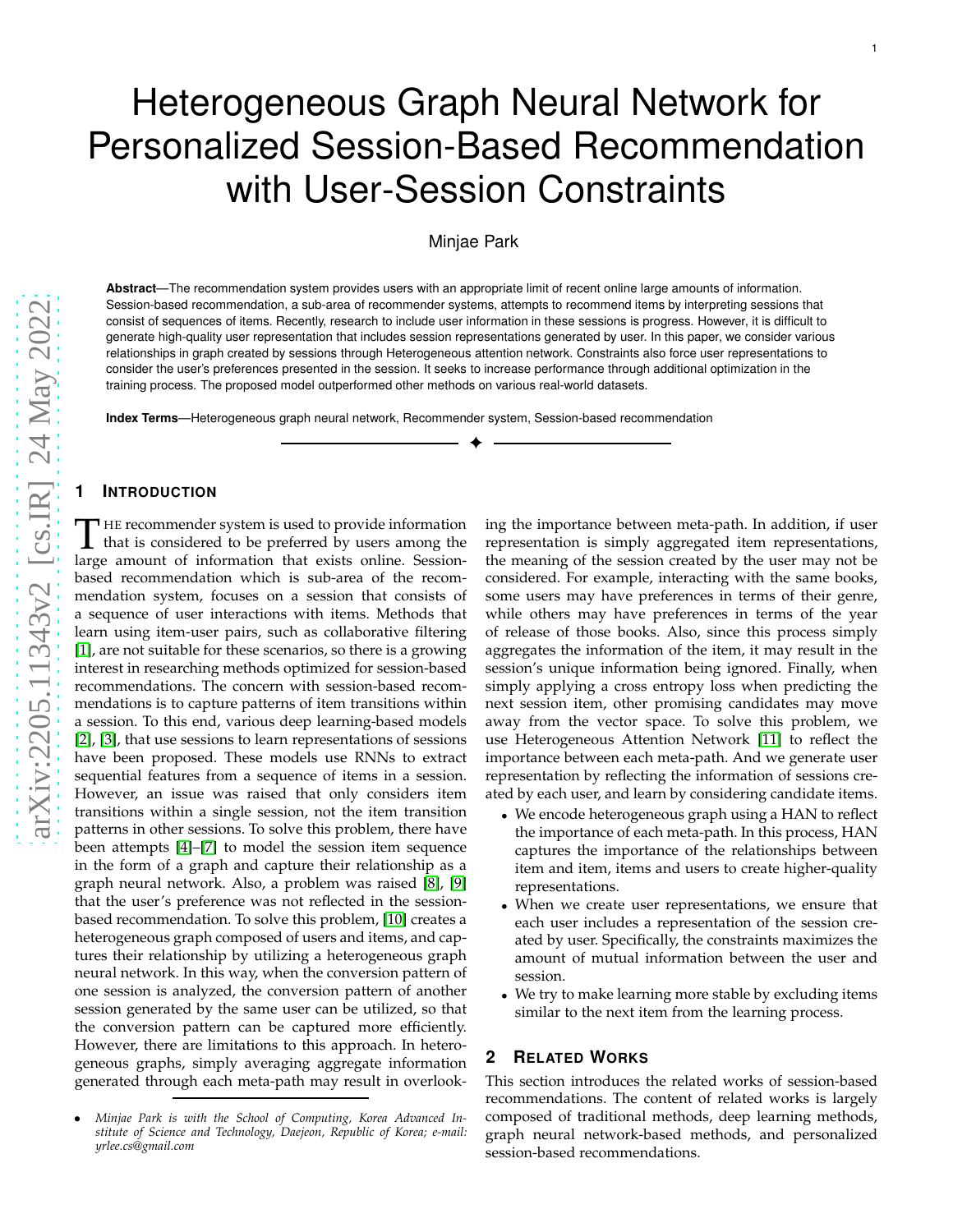## **2.1 Traditional Method**

Attempts have been made to create a session-based recommendation system based on collaborative filtering [\[1\]](#page-3-0) that models the relationship between users and items. Attempts have also been made to interpret the transition pattern of a session based on the Markov chain [\[12\]](#page-4-5), [\[13\]](#page-4-6). These approaches fail to capture the information inherent in complex session switching patterns.

#### **2.2 Deep Learning Method**

Deep learning-based methods use RNNs or CNNs to capture the sequential information of a session. GRU4Rec [\[2\]](#page-3-1) is a prime example of using RNNs for session-based recommendations. In addition to this approach, NARM [\[3\]](#page-3-2) uses an attention mechanism to focus on more important items. Caser [\[14\]](#page-4-7) represents the session entries as a matrix and attempts to interpret them as CNNs.

## **2.3 GNN based Method**

Various GNN-based models have been proposed based on the idea of being able to graph the relationships of items within a session. SR-GNN [\[4\]](#page-3-3) transforms transitions between items in a session into a graph and attempts to capture patterns within these transitions using GGNN. GC-SAN [\[7\]](#page-4-0) uses a self-attention mechanism here to try to create a higher quality representation. and LESSR [\[5\]](#page-3-4) proposes a method that preserves the order of edges in the graph for better representation generation. In GCE-GNN [\[6\]](#page-4-8), we proposed a method to create two graphs, a session graph and a global item graph, apply GNN to each, and integrate them.

#### **2.4 Personalized Session-based Recommendation**

Personalized session-based recommendations attempt to reflect the user's preference in the session. H-RNN [\[8\]](#page-4-1) uses hierarchical RNN to capture user preferences from past sessions. A-PGNN [\[9\]](#page-4-2) transforms each user's session into a graph and captures session information via GNN. HG-GNN [\[10\]](#page-4-3) creates a heterogeneous graph of the relationship between users and items and attempts to interpret it using a heterogeneous graph neural network. However, this method does not reflect the session information well in the user representation.

#### **3 PRELIMINARY**

Among the sub-areas of session-based recommendations [\[15\]](#page-4-9), we are going to cover next item recommendation which aims to predict which item the user will click next in the active session. In this paper, we aim to accurately encode the user's information with respect to the session in which it was performed for personalized recommendations.

Let  $V = \{v_1, \ldots, v_N\}$  and  $U = \{u_1, \ldots, u_M\}$  denotes set of items and users. We also denotes session record list of each user as  $S_{u_i} = \{s_{u_{i,1}}, \ldots, s_{u_{i,w}}\}$  where  $s_{u_{i,j}}$  is jth sessions of user  $u_i$ . Session  $s_{u_{i,j}}$  is consists of items  $\{v_1^{u_{i,j}}, \ldots, v_l^{u_{i,j}}\}.$ 

Given these items and session information, and current session  $S_{u_{i,t}}$ , predicting the next item  $v_{l+1}^{u_{i,t}}$  is the goal of

next item prediction. When the information described above is given, the model predict scores  $\hat{Y} = \{\hat{y}_1, \dots, \hat{y}_N\}$  for all items.

# **4 METHODOLOGY**

#### **4.1 Overview**

This section details the design of heterogeneous graph neural network model for personalized session-based recommendations with user-session constraints. Using the method proposed in previous study [\[10\]](#page-4-3), create heterogeneous graphs that reflect item conversion in each session and all user-item interactions. Specifically, the edges in the graph represent user-item interactions or item-item interactions. A heterogeneous graph attention network selectively captures information of neighbor nodes in a given graph according to their relationship. It uses an encoder that uses a personalized session representation by combining the user's general preferences and session preferences. This encoder makes a discriminator to check if a given session was created by the user to generate high-quality user information. Next, we introduce these modules in detail.

#### **4.2 Heterogeneous Global Graph Construction**

This subsection describes how to transform training session sequence into a directed heterogeneous graph  $\mathcal{G} = (\mathcal{V}, \mathcal{E})$ . Node set V is consists of user and item and Edge set  $\mathcal E$  is consists of two meta-paths item-user and item-item. Each edge is represented by  $(v_i, v_j, r)$ .

#### *4.2.1 Item-to-Item*

In the existing graph-based session recommendation system, a graph was created by considering the relationship between the previous item and the next item. This is because switching between items implies similarity between two items. Referring to previous studies, we also creates graphs by reflecting these relationships. This relationship is specifically expressed as two relationships.  $(v_i, v_j, r_{out})$ represents the relationship between the previous item  $v_i$  and the next item  $v_j$ , and also creates an inverse relationship  $(v_j, v_i, r_{in}).$ 

## *4.2.2 Item-to-User*

This relationship represents a interaction between a user and an item. Specifically, the item node clicked by the user and the user node are connected through this meta-path. It consists of a relationship  $(u_i, v_i, r_{clicked})$  which means the user  $u_i$  clicked on an item  $v_j$  and vice versa  $(v_i, u_i, r_{clicked\_by})$ .

In conclusion, the generated graph effectively represents the relationship between items and the relationship between those items and users.

#### **4.3 Heterogeneous Attention Network**

We apply Heterogeneous Attention Network to efficiently encode user-item heterogeneous graph. In graph neural network, each user  $u_i$  and item  $v_i$  represents as embedding  $q_{u_i} \in \mathbb{R}^d$  and  $p_{v_i} \in \mathbb{R}^d$ .  $q_{u_i}^{(k)}$  or  $p_{v_i}^{(k)}$  means  $k$ -layer propagation node representations.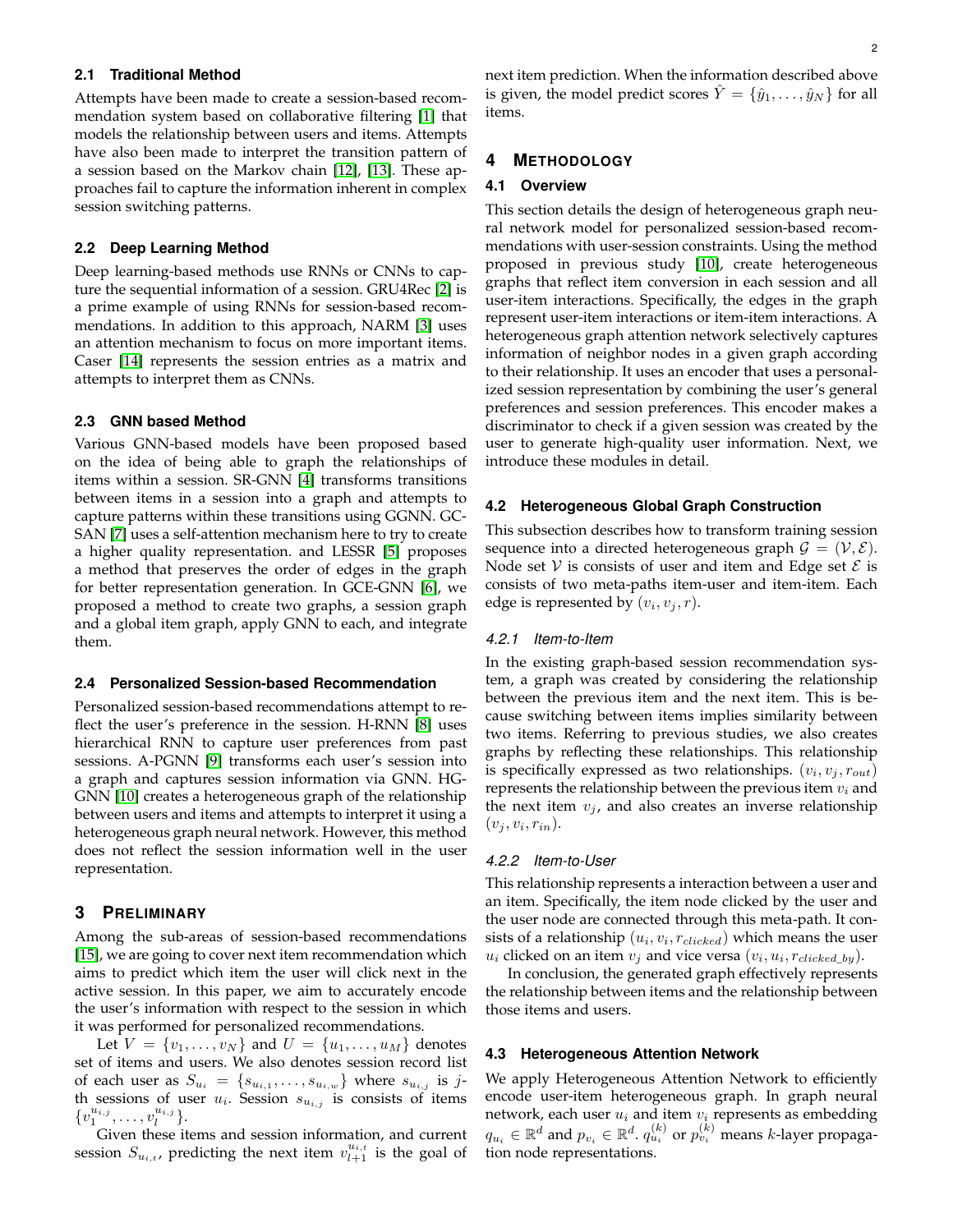### *4.3.1 Item representation*

In heterogeneous graph, there are three meta path connected with item,  $\mathcal{R} = \{r_{in}, r_{out}, r_{clicked\_by}\}\.$  First, for each meta path  $r_x$ , we calculate meta-path specific item representations using Eq [1.](#page-2-0)  $N_{r_x}(v_i)$  is neighbor nodes of node  $v_i$  connected by meta-path  $r_x$ .  $e_n$  can be item p or user q by meth-path.

$$
p_{v_i, r_x}^{(k+1)} = \frac{1}{|N_{r_x}(v_i)|} \sum_{n \in N_{r_x}(v_i)} f_{r_x}^{(k)}(e_n^{(k)})
$$
  

$$
p_{v_i}^{(k+1)} = g^{(k)}(p_{v_i}^{(k)}) + \sum_{r_x \in \mathcal{R}} \beta_{r_x} \cdot p_{v_i, r_x}^{(k+1)}
$$
 (1)

<span id="page-2-0"></span>Attention  $\beta_{r_x}$  is calculated by Eq [2](#page-2-1) and final item representation  $p_{v_i}$  be final propagation representations  $p_{v_i}^{(K)}$ .

$$
w_{r_x} = \frac{1}{|V|} \sum_{v_i \in V} a^{\top} \cdot \tanh\left(W p_{v_i, r_x}^{(k+1)} + b\right)
$$
  

$$
\beta_{r_x} = \frac{\exp(w_{r_x})}{\sum_{r_y \in \mathcal{R}} \exp(w_{r_y})}
$$
 (2)

## <span id="page-2-1"></span>*4.3.2 User representation*

User node  $u$  has only one meta-path  $r_{clicked}$ . so user node representation  $q_{u_i}$  calculated by Eq [3.](#page-2-2) final user representation  $q_{u_i}$  be final propagation representations  $q_{u_i}^{(K)}$ .

$$
q_{u_i,r}^{(k+1)} = \frac{1}{|N(u_i)|} \sum_{n \in N(u_i)} f^{(k)}(p_n^{(k)})
$$
  
\n
$$
q_{u_i}^{(k+1)} = g^{(k)}(q_{u_i}^{(k)}) + q_{u_i,r}^{(k+1)}
$$
\n(3)

#### <span id="page-2-2"></span>**4.4 Personalized Session Encoder**

In order to model a user's preference for the current session, we need to consider the general preferences and the preferences presented in the session. It is natural to think that the user's representations contains general preferences because it created with the items the user has interacted with. Preference that appear in a session can be captured in the sequence of items contained in the session. We use the personalized session encoder introduced in the previous study [\[10\]](#page-4-3) to generate a representation that includes all of the aforementioned information, and use this representation to predict the next item.

#### *4.4.1 Session Preference Representation*

Given the current session  $\{v^s_1,...v^s_l\}$ , generate a session embedding  $\mathcal Z$  that reflects the preference through the attention mechanism using the preference query  $e_t$  for the session. In this process, not only the item embedding  $p_{v_i}$  but also the sequence embedding  $l_i \in \mathbb{R}^d$  are important, so combine them like Eq [4.](#page-2-3)

<span id="page-2-3"></span>
$$
p'_{v_i^s} = W_c[p_{v_i^s}|l_i]
$$
 (4)

Finally, the two pieces of information are combined us-ing a soft attention mechanism using Eq [5.](#page-2-4)  $\sigma$  means sigmoid function.

$$
\epsilon_i = v_0^\top \sigma (W_0^{e_t} p'_{v_i^s} + W_1^{e_t} e_t + b^{e_t})
$$

$$
\alpha_i = \frac{\exp(\epsilon_i)}{\sum_{j=1}^l \exp(\epsilon_j)}
$$

$$
\mathcal{Z} = \sum_{i=1}^l \alpha_i p'_{v_i^s}
$$
(5)

<span id="page-2-4"></span>Obtain local session preference  $C_u$  to calculate Eq [5](#page-2-4) using  $p_s'$  which obtained through the Eq [6](#page-2-5) as the query  $e_t$  and get global session preference  $O_u$  to calculate Eq [5](#page-2-4) using  $q_u$  as the query  $e_t$ . After that, we combine the two preference via Eq [7](#page-2-6) to get the final session embedding  $S_u$ .

<span id="page-2-5"></span>
$$
p'_s = \frac{1}{l} \sum_{i=1}^l p'_{v_i^s} \tag{6}
$$

$$
\alpha_c = \sigma(W_s[C_u|O_u])
$$
  
\n
$$
S_u = \alpha_c \cdot C_u + (1 - \alpha_c) \cdot O_u
$$
\n(7)

### <span id="page-2-6"></span>*4.4.2 Discriminator for User-Session Constraints*

A discriminator is used which inspired by [\[16\]](#page-4-10) to ensure that the user's representation contains not only simply a representation of the items they interacted with, but also the session representation. Discriminator can be used to increase or decrease the amount of mutual information between two representations. The amount of mutual information between the user representations and the user's session representations is maximized, and the amount of mutual information between the session representations of other users is minimized. The positive and negative scores between the user representations and the session representations are obtained through the following equation.  $\beta$  means training batch.

$$
d_{pos} = \sigma(p_s'^\top W_d q_u)
$$
  
\n
$$
d_{neg} = \prod_{s_n \in \mathcal{B} \backslash s} (1 - \sigma(p_{s_n}'^\top W_d q_u))
$$
\n(8)

#### **4.5 Prediction and Training**

Finally, we directly combine session preference with each item or user representations to get a score for predicting the next item using Eq [9.](#page-2-7)

<span id="page-2-7"></span>
$$
\hat{y}_i = \text{softmax}(S^\top e^{(0)}) \tag{9}
$$

The model is optimized by add the two objective functions. The classification loss  $\mathcal{L}_{cls}$  is optimized via cross entropy loss.  $y$  is one-hot vector of ground truth. Another objective function  $\mathcal{L}_{dic}$  which constraints the user representations is optimized via discriminator loss.

#### *4.5.1 Tuning Loss*

When calculate cross entropy loss, It is not calculated for items similar to the next items. This is to avoid semantic confusion. Examples of items similar to the following items are items that users who interacted with the next items have commonly interacted with, or items that have been part of the same session.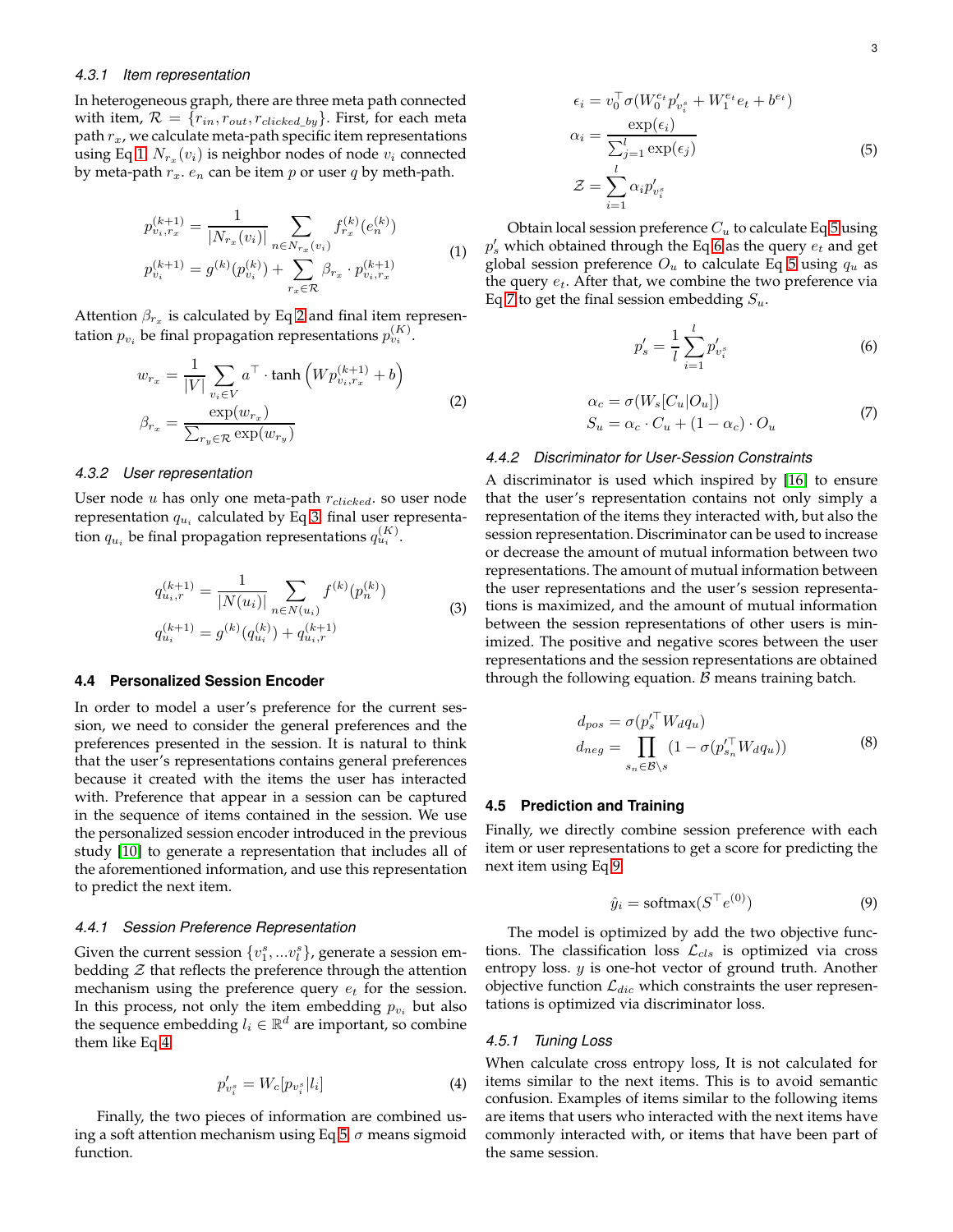$$
\mathcal{L}_{cls}(\hat{y}) = -\sum_{i=1}^{|V|} y_i \log(\hat{y}_i) + (1 - y_i) \log(1 - \hat{y}_i)
$$
  
\n
$$
\mathcal{L}_{dic}(d) = -\log(d_{pos}) - \log(d_{neg})
$$
\n(10)

# **5 EXPERIMENT**

We perform experiments on three real-world data sets. Last.fm, Xing, and Reddit are widely used in sessionbased recommendation research and contain user information about each session. The overall data processing and experimental setup method detail followed the method of [\[10\]](#page-4-3).

## **5.1 Dataset**

- Last.fm: Music listening records of about 1000 users collected from music related site Last.fm. The goal of this dataset is to recommend artists out of 40,000 artists and groups that user might be interested in. It is processed and used in the same way as in [\[10\]](#page-4-3).
- Xing: The goal of this database is to recommend to its users job openings that they may be interested in. dataset is consists of interaction with user and job openings. Session records are created using the same method as mentioned in [\[8\]](#page-4-1).
- Reddit: The goal of this dataset is to recommend subreddits for users to comment on. This dataset consists of subreddit pairs where users have commented. We treat this dataset in the same approach as [\[17\]](#page-4-11).

### **5.2 Baseline**

To evaluate the performance of our model, we compare its performance with various previously proposed models.

- Item-KNN [\[1\]](#page-3-0) uses the KNN to recommend items similar to those in the session.
- GRU4Rec [\[2\]](#page-3-1) uses GRU, a type of RNN, to capture information inherent in a session sequence.
- NARM [\[3\]](#page-3-2) uses the Attention mechanism in addition to GRU.
- SR-GNN [\[4\]](#page-3-3) transforms the session sequence into an unweighted directed graph and encodes it using a GGNN layer [\[18\]](#page-4-12).
- LESSR [\[5\]](#page-3-4) capture sequence information within a graph neural network using GNN and GRU.
- GCE-GNN [\[6\]](#page-4-8) creates a graph considering both the global context and item sequence of the current session, and then creates a session embedding through the graph neural network.
- H-RNN [\[8\]](#page-4-1) uses hierarchical RNNs to capture user preferences between sessions.
- A-PGNN [\[9\]](#page-4-2) Convert the session to a graph and encode it into a GGNN model. It also uses an attention mechanism to reflect the user's past preferences in session encoding.
- HG-GNN [\[10\]](#page-4-3) transforms sessions and users into a heterogeneous graph and encodes them through a heterogeneous graph neural network. The user's representation is used as the global session representation and the session representation is used as the local session

representation to capture information about the current session through the attention mechanism.

# **5.3 Comparison**

The results of compared to the latest model is presented in Table [1.](#page-4-13) HG-GNN does not capture user preferences that appear in the session when encoding user information. This aspect is even more pronounced in the Last.fm dataset. Music listening session sequences reflect the unique preferences of users. Even if you listen to the same item, different users may have different reasons for listening to the item. Our constraints forces user representations to reflect the session's unique preferences, creating more efficient user representations. Also, when calculating cross entropy loss, removing similar items from negative pairs is one of the main factors to improve performance. For example, if a user selects an artist in the same genre as the previous artist when selecting the next artist, there may be more than one answer. This prevents the next item candidates from moving away from the vector space, enabling more stable learning. In addition, when referring to neighbor nodes to generate item representations, reflecting different ratios depending on the relationship leads to an increase in the quality of the item representation and leads to an increase in performance. Also, on other datasets, our model performs better than the other models.

The results of experimenting with various variants of our model are shown in Table [2.](#page-4-14) wo-HAN means that the attention module is not used in the HAN model, and wo-Discrim means that User-session Constraints using Discriminator is not applied. wo-Loss-Tune means no loss tuning. As a result, it can be seen that all three contributed significantly to the performance improvement.

# **6 CONCLUSION**

In this paper, we propose a personalized session-based recommendation method through a heterogeneous graph neural network with user representation constraints. In addition to the previous method, the Attention mechanism was applied to create a better item representation, and constraints were applied to the user representation to produce a higher quality representation. Finally, we tried to make the training more stable by excluding similar items from the prediction. Experiments have shown that our model is more efficient compared to other session-based models.

# **REFERENCES**

- <span id="page-3-0"></span>[1] B. Sarwar, G. Karypis, J. Konstan, and J. Riedl, "Item-based collaborative filtering recommendation algorithms," in *WWW*, 2001, pp. 285–295.
- <span id="page-3-1"></span>[2] B. Hidasi, A. Karatzoglou, L. Baltrunas, and D. Tikk, "Sessionbased recommendations with recurrent neural networks," *arXiv preprint arXiv:1511.06939*, 2015.
- <span id="page-3-2"></span>[3] J. Li, P. Ren, Z. Chen, Z. Ren, T. Lian, and J. Ma, "Neural attentive session-based recommendation," in *CIKM*, 2017, pp. 1419–1428.
- <span id="page-3-3"></span>[4] S. Wu, Y. Tang, Y. Zhu, L. Wang, X. Xie, and T. Tan, "Session-based recommendation with graph neural networks," in *AAAI*, vol. 33, no. 01, 2019, pp. 346–353.
- <span id="page-3-4"></span>[5] T. Chen and R. C.-W. Wong, "Handling information loss of graph neural networks for session-based recommendation," in *KDD*, 2020, pp. 1172–1180.